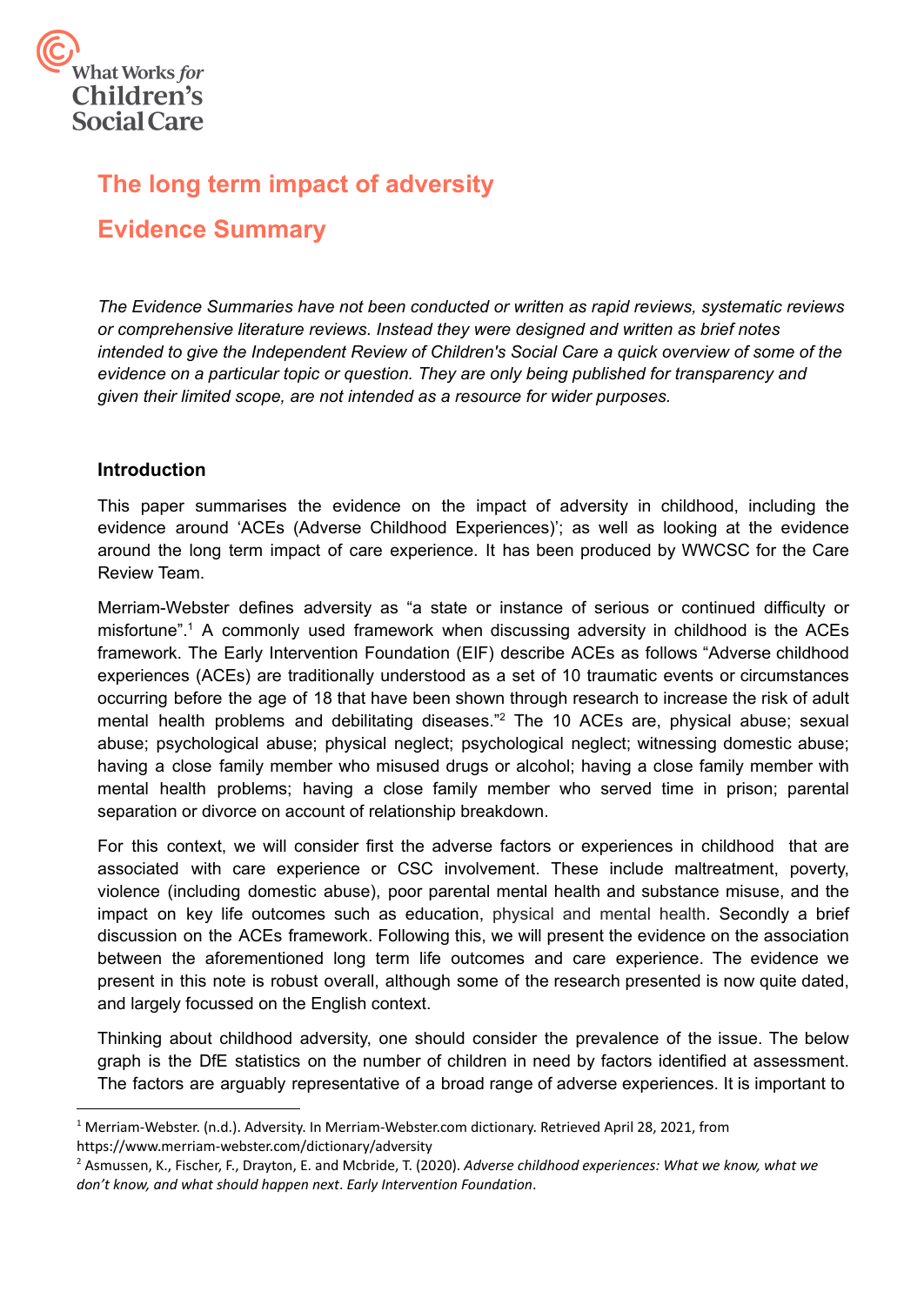

 which are associated with childhood adversity. note the prevalence of factors identified at assessment that are associated with childhood adversity, for example, domestic abuse (by a parent) was the most common recorded factor, followed by parental mental health. The table below illustrates the prevalence of some factors



**Factors identified at assessment** 

With reference to the above factors, alcohol/drug misuse, mental health, and physical and learning disabilities are related *to parents.*

## **Impact of adversity in childhood**

#### Physical Health

Experiencing adversity in childhood can have a negative impact on long term physical health outcomes in adults. For example, the risk of obesity in adulthood increased between 20% and 50% with experiences of childhood adversity, in particular, physical abuse and poor parental mental health.<sup>4</sup> Obesity also affects other health outcomes such as diabetes. Evidence also suggests a link between experiencing childhood adversity and heart disease in adulthood. For example, risk of incident cardiovascular disease was threefold among women exposed concurrently to three types of childhood adversities (financial difficulties, interpersonal conflicts and longstanding illness of a family member).<sup>5</sup>

There is also increasing interest in how childhood adversity can affect inflammation in adulthood. Chronic inflammatory diseases are the most significant cause of death in the world. The World Health Organization (WHO) ranks chronic diseases as the greatest threat to human health.<sup>6</sup>

 <sup>3</sup> Department for Education. (2020). *Characteristics of children in need, Reporting Year 2020*. [online] Available at: <https://explore-education-statistics.service.gov.uk/find-statistics/characteristics-of-children-in-need/2020> [Accessed 4 May 2021].

<sup>&</sup>lt;sup>4</sup> Thomas, C., Hyppönen, E. and Power, C., (2008). Obesity and type 2 diabetes risk in midadult life: the role of childhood adversity. *Pediatrics*, *121*(5), pp.e1240-e1249.

<sup>&</sup>lt;sup>5</sup> Korkeila J, Vahtera J, Korkeila K, et al. (2010). Childhood adversities as predictors of incident coronary heart disease and cerebrovascular disease. *Heart.* 96:298-303.

 <sup>6</sup> Pahwa, R., Amandeep Goyal, Pankaj Bansal and Ishwarlal Jialal (2020). *Chronic Inflammation*. [online] Nih.gov. Available at: [https://www.ncbi.nlm.nih.gov/books/NBK493173/](https://www.ncbi.nlm.nih.gov/books/NBK493173) [Accessed 4 May 2021].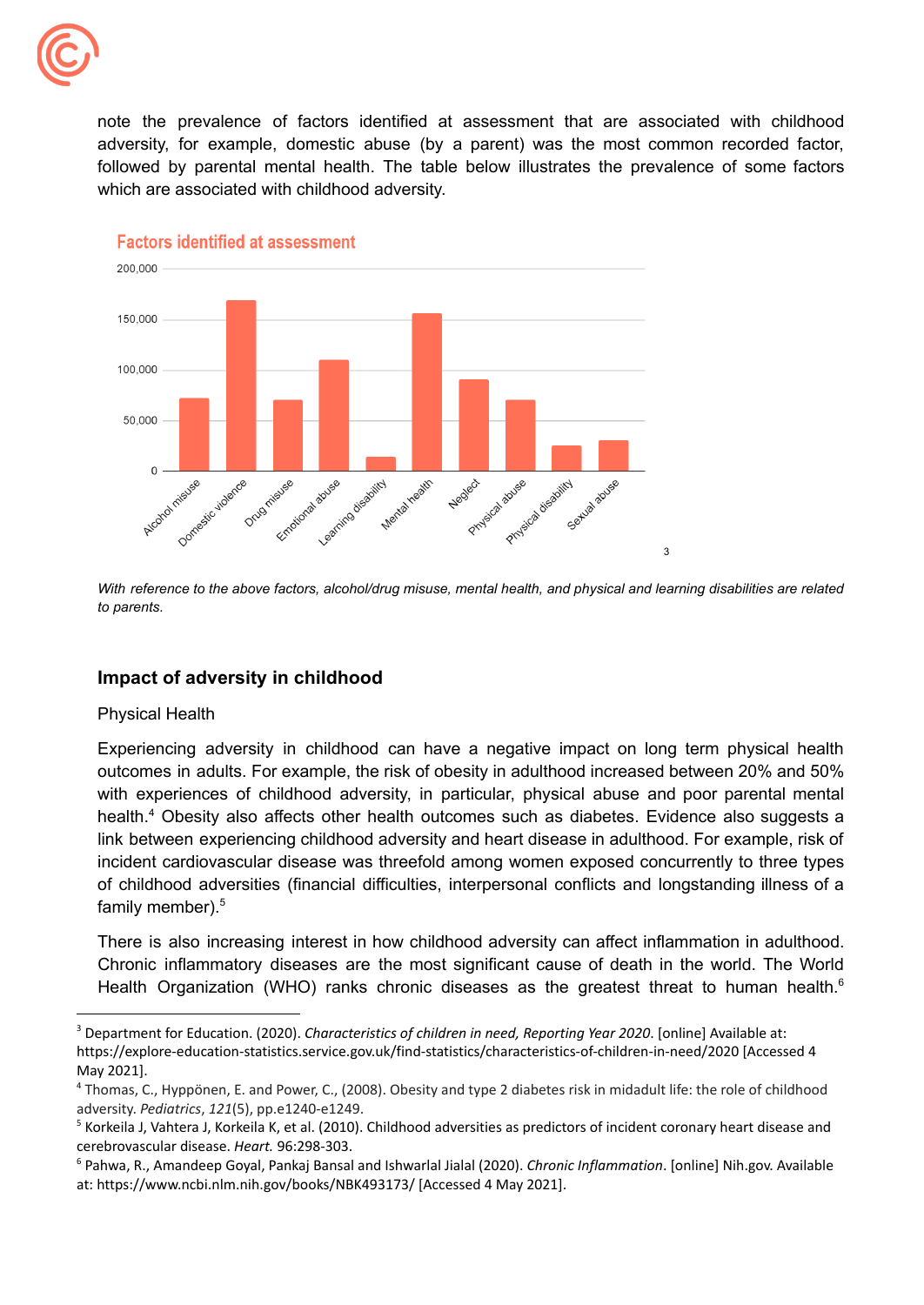

between childhood SES and markers of chronic inflammation. $8$ Inflammation is a major factor in cardiometabolic disease among others. Liu et al. (2017) in their meta-analysis of Socioeconomic status (SES) in childhood and C reactive protein (a substance produced by the liver in response to inflammation) in adulthood found that participants from the least advantaged families had 25% higher CRP levels than those from the most advantaged families.<sup>7</sup> Milaniak and Jaffee (2019) had similar findings of a small but inverse relationship

### Mental Health

 mental health outcomes in later life. Available evidence suggests that there are strong correlations between adversity in childhood and poor mental health in adulthood. Children who experienced adversity(s) in childhood are more likely to suffer from depression and anxiety. For example, in one study around a quarter to a third of maltreated children meet criteria for major depression by their late 20s.<sup>9</sup> Cosco et al. (2018) in a longitudinal analysis found that greater adversity in early life was associated with an average GHQ-28 (General Health Questionnaire, which measures depression and anxiety) score increase of 0.017. The findings from Cosco et al. suggest that greater childhood adversity was associated with greater later-life mental distress.<sup>10</sup> Additionally, Varese et al. (2012) found that that patients with psychosis were 2.72 times more likely to have been exposed to childhood adversity than those who did not experience childhood adversity.<sup>11</sup> Their review found that all types of adversity, including abuse, neglect, parental death and bullying were related to an increased risk of psychosis. They suggest that by removing risk factors the number of people with psychosis would be reduced by 33%. It would seem therefore that childhood adversity could be a key factor in

#### Criminal Justice

Further to the impact of childhood adversity on physical and mental health there is also evidence to suggest that it has an impact on 'social' factors such as offending and socioeconomic status later in life. For example, the odds of being convicted in adolescence are 4.35 times higher for those who could be categorised as 'neglected' when compared to individuals who did not have any exposure to neglect.<sup>12</sup> The same study argues "childhood neglect dramatically increased the odds

 $^7$  Liu, R.S., Aiello, A.E., Mensah, F.K., Gasser, C.E., Rueb, K., Cordell, B., Juonala, M., Wake, M. and Burgner, D.P. (2017). Socioeconomic status in childhood and C reactive protein in adulthood: a systematic review and meta-analysis. *Journal of Epidemiology and Community Health*, 71(8), pp.817–826.

 $^8$  Milaniak, I. and Jaffee, S.R. (2019). Childhood socioeconomic status and inflammation: A systematic review and  meta-analysis. *Brain, Behavior, and Immunity*, 78, pp.161–176.

 $^9$  Gilbert, R., Widom, C.S., Browne, K., Fergusson, D., Webb, E. and Janson, S. (2009). Burden and consequences of child maltreatment in high-income countries. *The Lancet*, 373(9657), pp.68–81.

<sup>&</sup>lt;sup>11</sup> Varese, F., Smeets, F., Drukker, M., Lieverse, R., Lataster, T., Viechtbauer, W., Read, J., van Os, J. and Bentall, R.P. (2012). Childhood Adversities Increase the Risk of Psychosis: A Meta-analysis of Patient-Control, Prospective- and Cross-sectional Cohort Studies. *Schizophrenia Bulletin*, 38(4), pp.661–671. <sup>10</sup> Cosco, T.D., Hardy, R., Howe, L.D. and Richards, M. (2018). Early-life adversity, later-life mental health, and resilience resources: a longitudinal population-based birth cohort analysis. *International Psychogeriatrics*, 31(9), pp.1249–1258.

<sup>&</sup>lt;sup>12</sup> Kazemian, L., Spatz Widom, C. and Farrington, D.P. (2011). A Prospective Examination Of The Relationship Between Childhood Neglect And Juvenile Delinquency In The Cambridge Study In Delinquent Development. *International Journal of Child, Youth and Family Studies,* 2(1/2), p.65.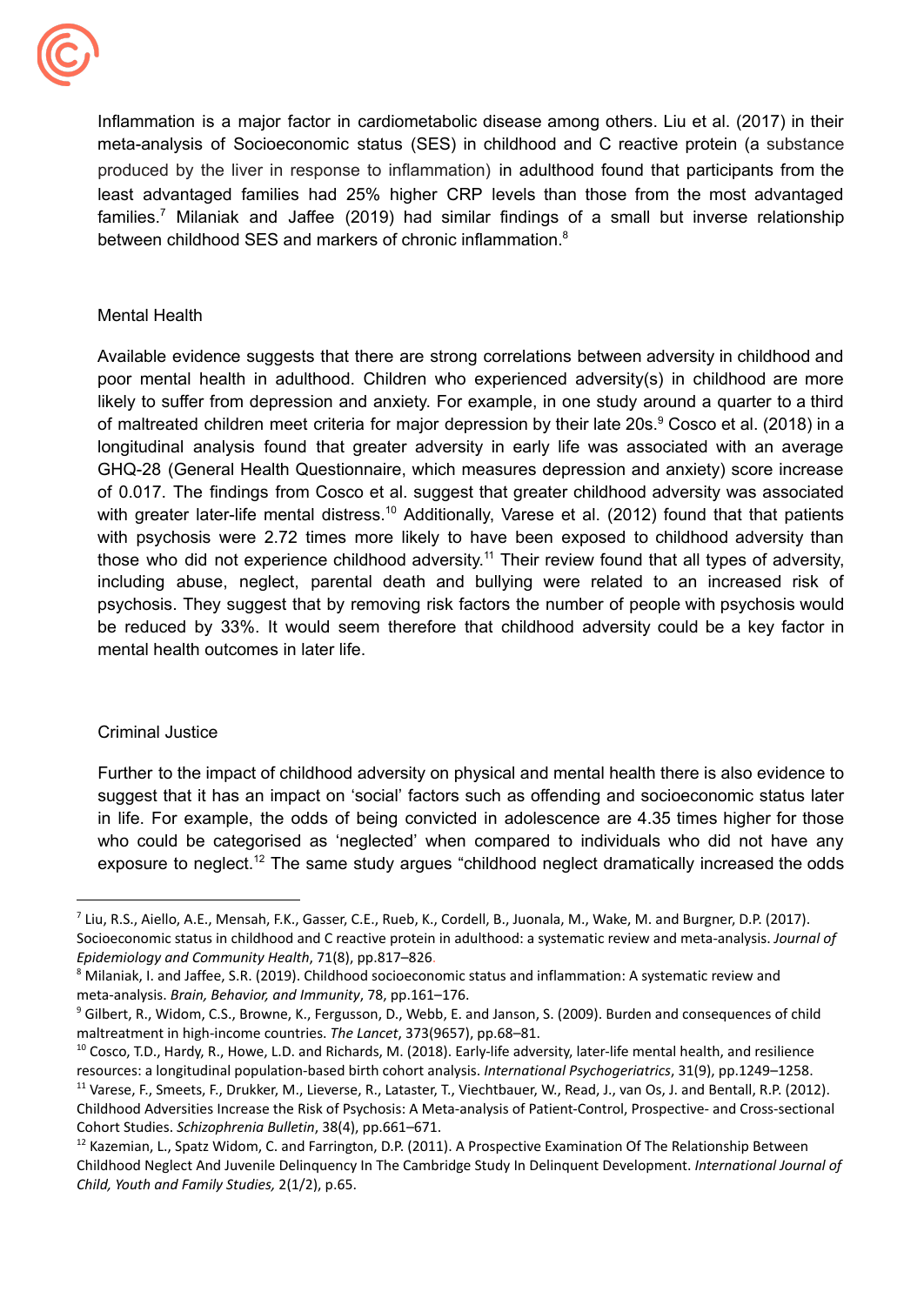

 addition to physical and sexual abuse, leads to increased risk for delinquency. of being convicted of an offence as an adolescent". Further they suggest that earlier childhood risk factors associated with neglect may provide a link to understanding how childhood neglect, in

#### Socioeconomic

(51%) of adults who were abused as children experienced domestic abuse in later life.<sup>14</sup> Using data from the 1958 birth cohort, Pinto Pereira et al. (2016) found that childhood maltreatment is associated with poor mid-adulthood socioeconomic outcomes and that this risk is increased when children experience what they call "multiple types of [maltreatment".13](https://maltreatment�.13) This suggests that understanding how different experiences influence each other, and outcomes is necessary to understand the long term impact of childhood adversity overall. Furthermore, children who experience abuse are more likely to be abused as an adult. Figures suggest more than half

Specifically looking at the ACEs framework, like with childhood adversity more generally, there is significant research into the negative long-term impact. Research suggests that there is nearly double the rate of premature mortality up to the age of 70 years in those with 4 ACEs (versus none). $15$ 

 deprivation, and ill health. For example, a systematic review on the effect of multiple ACEs on health found having multiple ACEs is a major risk factor for many health conditions.<sup>16</sup> There were moderate associations for smoking, heavy alcohol use, poor self-rated health, cancer, heart disease, and respiratory disease. With strong associations for sexual risk taking, mental ill health, and problematic alcohol use; and strongest for problematic drug use and interpersonal and self-directed violence. The review also found that where outcomes showed the strongest relation with multiple ACEs can represent Adverse Childhood Experiences for the next generation, for example, experience of violence, mental illness, and problematic substance abuse in childhood can link to exposure to parental domestic violence, mental illness, and substance use in their children. The authors posit that this is suggestive of the intergenerational effects that can lock families into cycles of adversity,

The associations between multiple ACEs and "health-harming behaviours" is echoed in the comprehensive report on ACEs by the EIF. They found, "retrospective studies consistently confirm a dose–response relationship between ACEs and an increased risk of negative physical and mental health outcomes in adulthood".<sup>17</sup> They suggest that multiple ACEs  $(4+)$  have stronger

 <sup>13</sup> Pinto Pereira, S.M., Li, L. and Power, C. (2016). Child Maltreatment and Adult Living Standards at 50 Years. *Pediatrics*, 139(1), p.e20161595.

<sup>&</sup>lt;sup>14</sup> Ons.gov.uk. (2017). People who were abused as children are more likely to be abused as an adult. [online] Available at: morelikelytobeabusedasanadult/2017-09-27 [Accessed 6 May 2021]. <https://www.ons.gov.uk/peoplepopulationandcommunity/crimeandjustice/articles/peoplewhowereabusedaschildrenare>

<sup>&</sup>lt;sup>15</sup> Bellis, M.A., Hughes, K., Leckenby, N., Hardcastle, K.A., Perkins, C. and Lowey, H. (2014). Measuring mortality and the burden of adult disease associated with adverse childhood experiences in England: a national survey. *Journal of Public Health*, 37(3), pp.445–454.

 <sup>16</sup> Hughes, K., Bellis, M.A., Hardcastle, K.A., Sethi, D., Butchart, A., Mikton, C., Jones, L. and Dunne, M.P. (2017). The effect of multiple adverse childhood experiences on health: a systematic review and meta-analysis. *The Lancet Public Health*, [online] 2(8), pp.e356–e366. Available at:

[https://moodle.rutgers.edu/pluginfile.php/410652/mod\\_resource/content/1/AdverseChildhoodExperiences\\_Hughes%20](https://moodle.rutgers.edu/pluginfile.php/410652/mod_resource/content/1/AdverseChildhoodExperiences_Hughes%20etal%20.pdf) [etal%20.pdf](https://moodle.rutgers.edu/pluginfile.php/410652/mod_resource/content/1/AdverseChildhoodExperiences_Hughes%20etal%20.pdf).

 <sup>17</sup> Asmussen, K., Fischer, F., Drayton, E. and Mcbride, T. (2020). *Adverse childhood experiences: What we know, what we don't know, and what should happen next*. *Early Intervention Foundation*.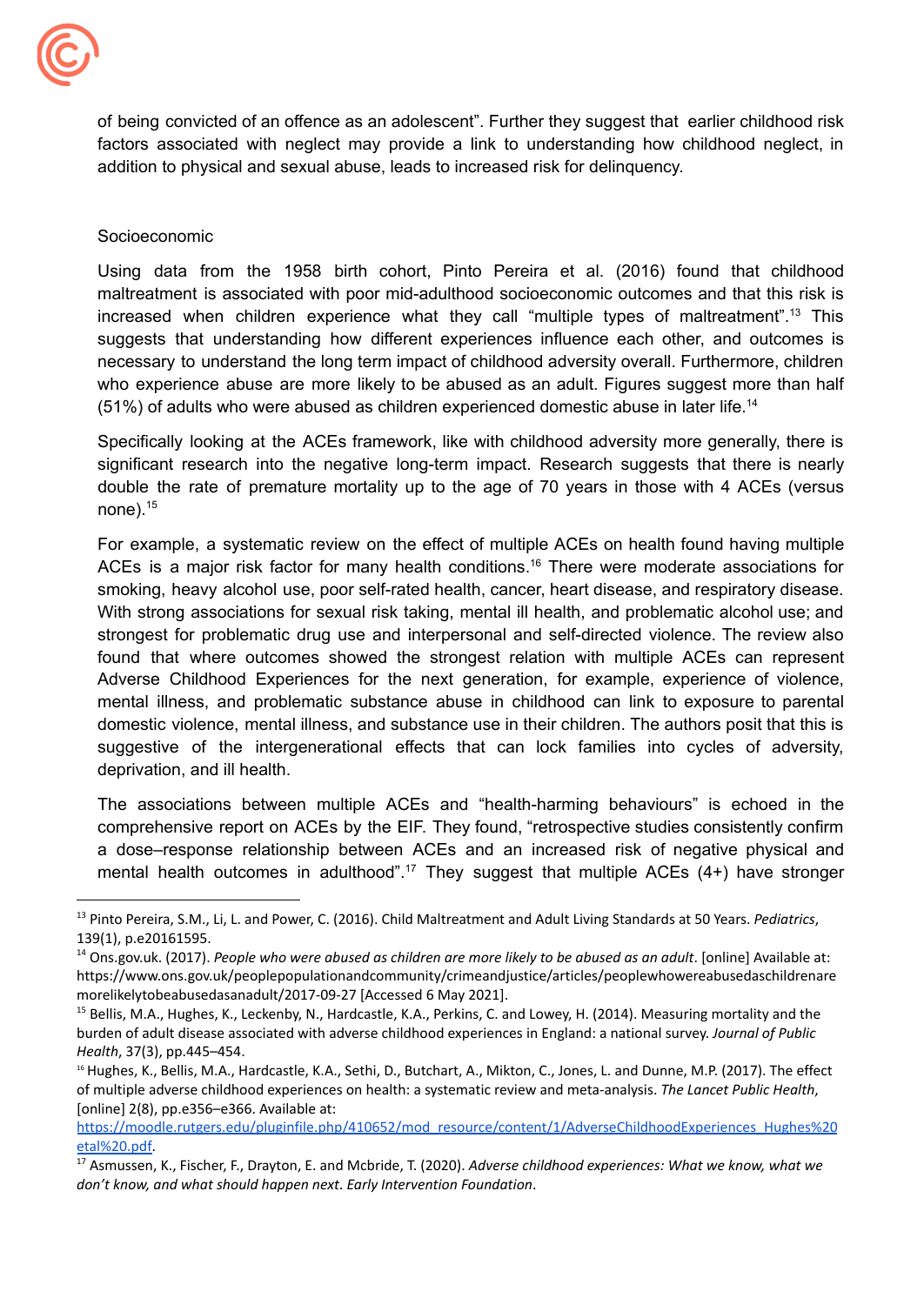

 the relationship between 4+ ACEs and physical health outcomes. relationships to health-harming behaviours, mental health problems and antisocial behaviour than

Limitations of ACEs

 amplify negative effects. Focus on the 'original 10' ACEs to the exclusion of other factors could mean that services are not able to meet the needs of CYP or are missing people who need help altogether. In addition to this, adverse childhood experiences do not happen in isolation, particularly taking into account the surrounding context like socioeconomic status and other structural or social factors. It is important to consider *all* of the experiences and factors that could negatively impact someone from childhood to adulthood and the way these experiences can intersect with each other, with the potential to

## **Long Term Outcomes of People Care with Experience**

 Evidence Sprint already conducted by the Care Review team has many of the same findings. Given the evidence presented above with regards to the negative long term impact of childhood adversity, it is perhaps not surprising that there is a general consensus among academics and practitioners that CYP with care experience have poorer long term outcomes, including physical and mental health outcomes, education outcomes as well as involvement in criminality. The

 Statistics Longitudinal Study among others. Much of the data on long term outcomes related to care experience has been collected from longitudinal data sets, for example, the 1970 British Cohort Study or the Office for National

The available evidence suggests that adults who are care experienced suffer significant disadvantage in life outcomes in comparison to those who have not experienced out of home care. As Viner and Taylor (2005) state "Public care in childhood is associated with adverse adult socioeconomic, educational, legal, and health outcomes in excess of that associated with childhood or adult disadvantage."18 Dregan and Gulliford (2012) emphasise the differences in experience while in out-of-home care can impact on the long term effect, for example, older age at admission, multiple care placements and residential care may be associated with worse [outcomes.19](https://outcomes.19)

Education

Harrison (2020) uses 3 different data sets to describe patterns of participation in higher education for care-experienced students in England. These are, Data set 1: DfE Annual Reports (LA data); Data set 2: which young people within the cohort who turned 16 in 2007/08 subsequently participated in HE (Higher Education: Researching Around Care Leavers' Entry and Success project); Data Set 3: describes those care-experienced students in HE in 2016/17 in comparison to

<sup>&</sup>lt;sup>18</sup> Viner, R. M., & Taylor, B. (2005). Adult Health and Social Outcomes of Children Who Have Been in Public Care: Population-Based Study. *Pediatrics*, *115*(4), 894–899. <https://doi.org/10.1542/peds.2004-1311>

<sup>&</sup>lt;sup>19</sup> Dregan, A., & Gulliford, M. C. (2012). Foster care, residential care and public care placement patterns are associated with adult life trajectories: population-based cohort study. *Social Psychiatry and Psychiatric Epidemiology*, *47*(9), 1517–1526.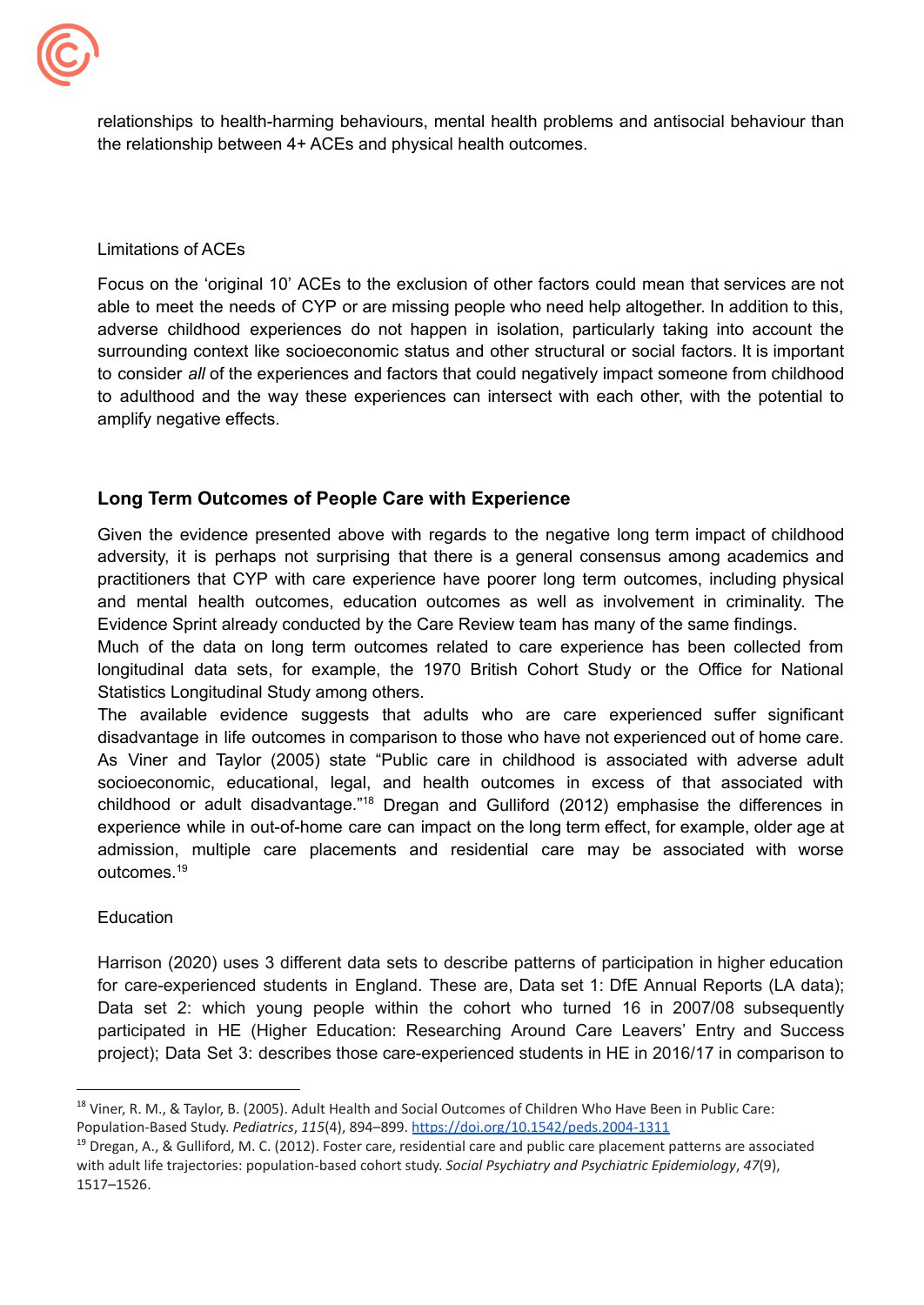

the wider cohort of their peers (snapshot acquired from HESA comprising all England-domiciled undergraduates enrolled in 2016/17). The author concludes that "Care leavers have a significantly lower-than-average propensity to participate in HE even accounting for differences in attainment and challenges associated with childhood trauma – this is likely true for other care-experienced people too".20

## Mental Health

depression, self-efficacy and criminal convictions.<sup>21</sup> Much like with adverse childhood experiences more generally, care experience appears to have a negative long term impact on mental health. Using longitudinal data from the 1970 British Cohort Study, analyses revealed a significant association between public care status and adult maladjustment on depression [odds ratio (OR) 1.74], life dissatisfaction (OR 1.45), low self-efficacy (OR 1.95), smoking (OR 1.70) and criminal convictions (OR 2.13). The strongest associations between out of home care and adult emotional or behavioural outcomes were found with

## Physical Health

Murray et al. (2020) found significant long term health impacts for adults who had been in care. For example using the data from Office for National Statistics Longitudinal Study (LS) members during census years 1971– 200, they found that adults who had been in care at any census (maximum of two) had an adjusted all-cause mortality hazard ratio 1.62 (95% CI 1.43, 1.86) times higher than adults who had never been in care. The excess mortality was mainly attributable to deaths categorised as self-harm, accidents and mental & behavioural causes, i.e. in the majority death caused by unnatural causes.<sup>22</sup> The authors starkly summarise that children in care have not benefited from the general decline in mortality risk over time, coming to the conclusion that Adults who grew up in any type of care setting were 70% more likely to die prematurely than those who had not.<sup>23</sup>. Further to this, decades after children and young people are placed in care, they are still more likely to report worse health than children who grew up in a parental household.<sup>24</sup> There is also some evidence to suggest that young people with care experience are more likely to become pregnant at an early age, 35% of young women were pregnant or became mothers within a year of leaving care and 15% of young men were fathers or expecting a child.<sup>25</sup> Further to this,

<sup>24</sup> Murray, E. T., Lacey, R., Maughan, B., & Sacker, A. (2020b). Non-parental care in childhood and health up to 30 years later: ONS Longitudinal Study 1971–2011. *European Journal of Public Health*. <https://doi.org/10.1093/eurpub/ckaa113>

<sup>&</sup>lt;sup>20</sup> Harrison, N. (2020) Patterns of participation in higher education for care-experienced students in England: why has there not been more progress? *Studies in Higher Education* 45(9): 1986-2000.

<sup>&</sup>lt;sup>21</sup> Dregan, A., Brown, J., & Armstrong, D. (2011). Do adult emotional and behavioural outcomes vary as a function of diverse childhood experiences of the public care system? *Psychological Medicine*, *41*(10), 2213–2220. <https://doi.org/10.1017/S0033291711000274>

<sup>&</sup>lt;sup>22</sup> Murray, E. T., Lacey, R., Maughan, B., & Sacker, A. (2020a). Association of childhood out-of-home care status with all-cause mortality up to 42-years later: Office of National Statistics Longitudinal Study. *BMC Public Health*, *20*(1), 735. <https://doi.org/10.1186/s12889-020-08867-3>

<sup>&</sup>lt;sup>23</sup> Murray, E.T., Lacey, R., Maughan, B. and Sacker, A. (2020a). Association of childhood out-of-home care status with all-cause mortality up to 42-years later: Office of National Statistics Longitudinal Study. *BMC Public Health*, 20(1).

 <sup>25</sup> Dixon, J., Wade, J., Byford, S., Weatherly, H. & Lee, J. (2006). *Young People Leaving Care: A Study of Costs and Outcomes: Final Report to the Department for Education & Skills.* Social Work Research and Development Unit, University of York, York.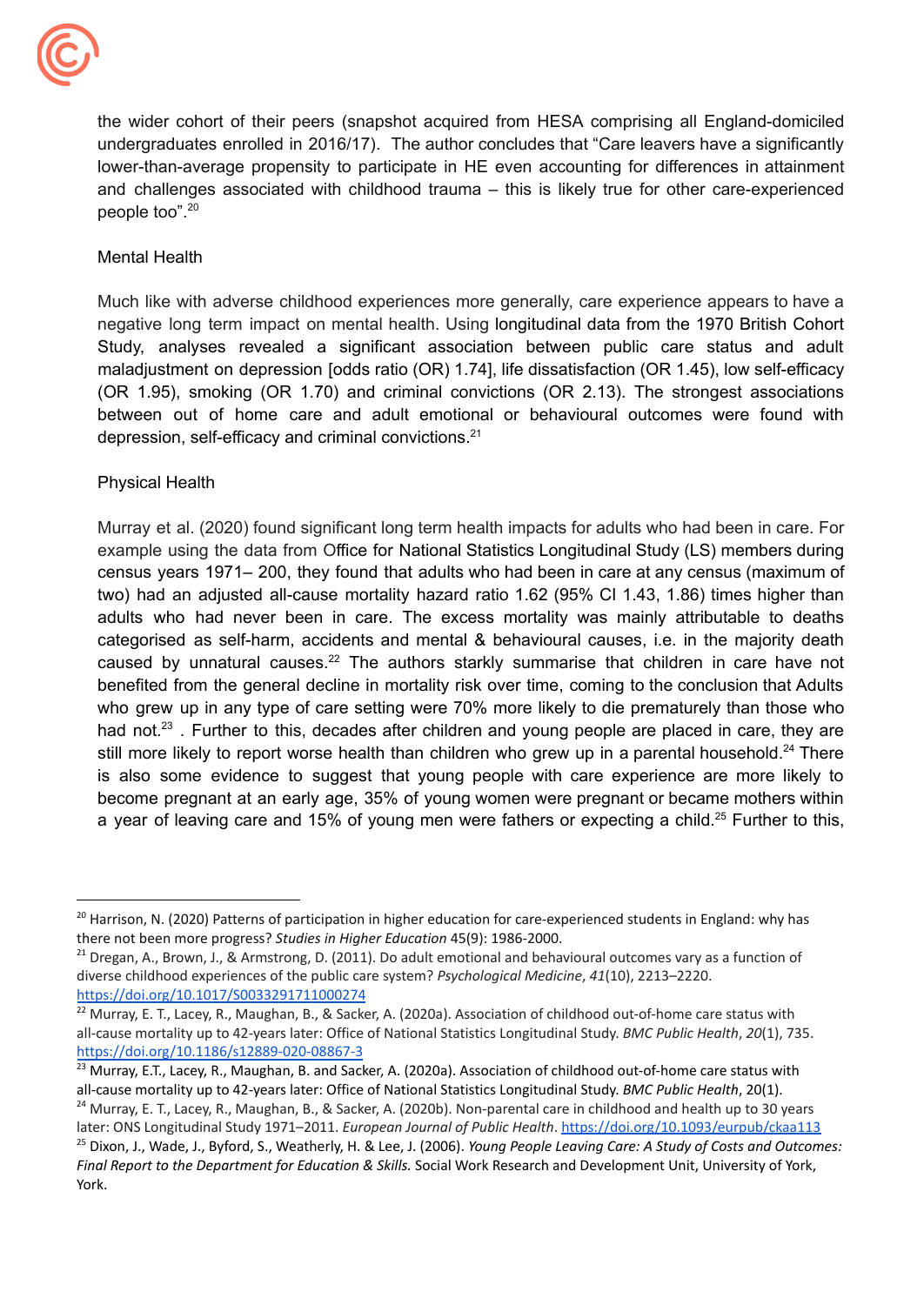

smoke during pregnancy, have symptoms of depression, and have low-birth weight babies.<sup>26</sup> research reported in the BMJ suggests that mothers who have care experience are more likely to

### Socioeconomic

 those who are in contact with services. In addition to the long term physical and mental effects of care experience there is also evidence to suggest wider impacts on socioeconomic status. For example, a survey of care leavers conducted by Centre Point found that 26% of care leavers have 'sofa-surfed', while 14% had slept rough.<sup>27</sup> Having said this, the data available on youth homelessness, and homelessness in general, does have some potential limitations, including the difficulties of collecting data on homeless populations as they are often transitory and have little contact with services, data may only be available for

The table below presents a distribution of outcomes by care type from the ONS longitudinal study. The data shows that people who have experienced out-of-home care experience significantly poorer life outcomes than those who did not. This data also reflects a difference in outcome by type of placement, with those who were cared for by relatives rather than in 'stranger' foster care or in residential care experiencing better outcomes. The authors summarise with, enduring inequalities for OHC-experienced adults in social and economic functioning add to the evidence on health inequalities.

<sup>&</sup>lt;sup>26</sup> Botchway, S.K., Quigley, M.A. and Gray, R. (2014). Pregnancy-associated outcomes in women who spent some of their childhood looked after by local authorities: findings from the UK Millennium Cohort Study. *BMJ Open*, [online] 4(12), p.e005468. Available at: <https://bmjopen.bmj.com/content/4/12/e005468> [Accessed 6 May 2021].

 $^{27}$  Gill, A. and Daw, E. (2017). From Care to Where; Care Leavers Access to Accommodation. Centrepoint.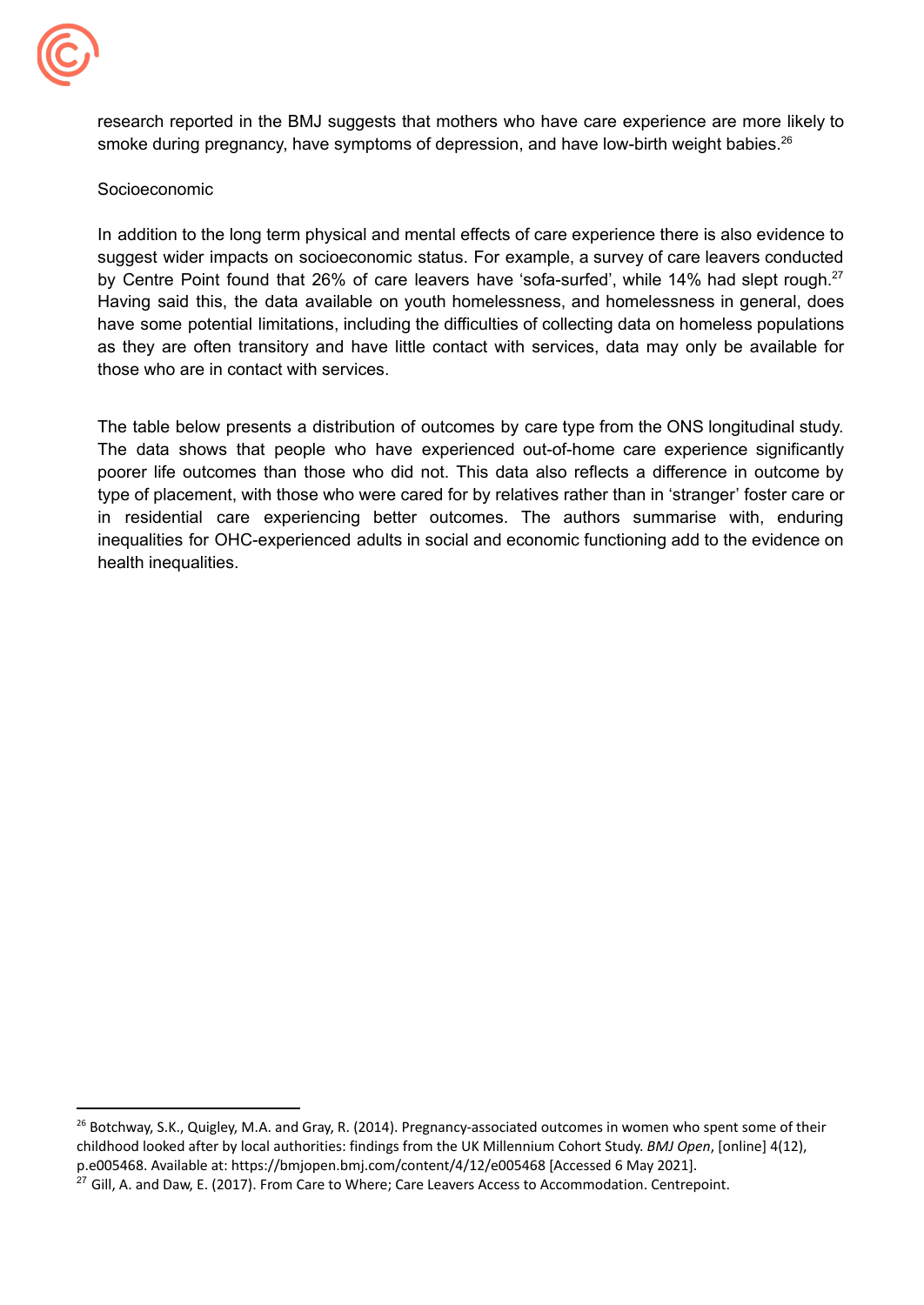|                              | Parental | Residential | Non-relative | Relative | p        |    |
|------------------------------|----------|-------------|--------------|----------|----------|----|
|                              | care     | care        | care         | care     |          |    |
| < 18-year qualifications (%) | 73.93    | 92.07       | 86.09        | 80.56    | < 0.0005 |    |
| Employment status (%)        |          |             |              |          | < 0.0005 |    |
| Employed                     | 69.94    | 45.30       | 51.15        | 59.95    |          |    |
| Unemployed                   | 9.28     | 20.67       | 15.75        | 14.90    |          |    |
| In education                 | 5.21     | 4.38        | 6.90         | 4.54     |          |    |
| OLF                          | 15.36    | 29.65       | 26.21        | 20.62    |          |    |
| Long-term nonemployed (%)    | 2.75     | 12.59       | 5.72         | 3.46     | < 0.0005 |    |
| Social class (%)             |          |             |              |          | < 0.0005 |    |
| Managerial/professional      | 23.84    | 11.51       | 11.06        | 16.33    |          |    |
| Intermediate/technical       | 28.63    | 18.83       | 21.20        | 25.55    |          |    |
| <b>Routine occupations</b>   | 30.94    | 38.28       | 42.28        | 35.68    |          |    |
| Not known                    | 16.60    | 31.38       | 25.46        | 22.45    |          |    |
| Housing tenure (%)           |          |             |              |          | < 0.0005 |    |
| Owner occupier               | 60.02    | 31.37       | 39.42        | 47.31    |          |    |
| Renting                      | 36.17    | 57.73       | 54.88        | 47.95    |          |    |
| Other                        | 3.80     | 10.89       | 5.70         | 4.75     |          |    |
| Overcrowding (%)             | 3.74     | 6.75        | 7.00         | 9.02     | < 0.0005 |    |
| Lives alone (%)              | 4.18     | 11.48       | 5.63         | 5.09     | < 0.0005 |    |
| Marital status (%)           |          |             |              |          | < 0.0005 |    |
| <b>Currently married</b>     | 24.98    | 34.24       | 24.60        | 31.70    |          |    |
| <b>Previously married</b>    | 2.07     | 5.85        | 3.56         | 3.09     |          |    |
| Single                       | 72.95    | 59.92       | 71.84        | 65.21    |          |    |
| Number of children (women    | 0.51     | 0.21        | 0.43         | 0.26     | < 0.0005 |    |
| only)                        |          |             |              |          |          |    |
| Age at first child           | 22.44    | 21.16       | 21.01        | 21.67    | < 0.0005 |    |
| (parous women only)          |          |             |              |          |          | 28 |

## Criminal Justice

during the year was  $3\%^{30}$ . People who are care experienced appear to be over-represented in the criminal justice system. For example, as noted in the Evidence Sprint by the Care Review Team, Care leavers are estimated to represent between 24% and 27% of the adult prison population. This is despite less than 1% of under 18s entering local authority care each year.<sup>29</sup> The figure for all of Looked After Children for the year ending 31st March 2020, the percentage of youth cautions or youth conditional cautions

 <sup>28</sup> Sacker, A., Lacey, R., Maughan, B., & Murray, E. T. (2021). *Out-of-home care in childhood and socio-economic functioning in adulthood: ONS Longitudinal Study 1971-2011.* <https://doi.org/10.31235/osf.io/f6b5x>

 <sup>29</sup> Her Majesty's Prison and Probation Service (2019). *Care leavers in prison and probation*. [online] GOV.UK. Available at: <https://www.gov.uk/guidance/care-leavers-in-prison-and-probation> [Accessed 6 May 2021].

 <sup>30</sup> Service.gov.uk. (2020). *Children looked after in England including adoptions, Reporting Year 2020*. [online] Available at:

 ons [Accessed 19 Apr. 2021].<https://explore-education-statistics.service.gov.uk/find-statistics/children-looked-after-in-england-including-adopti>